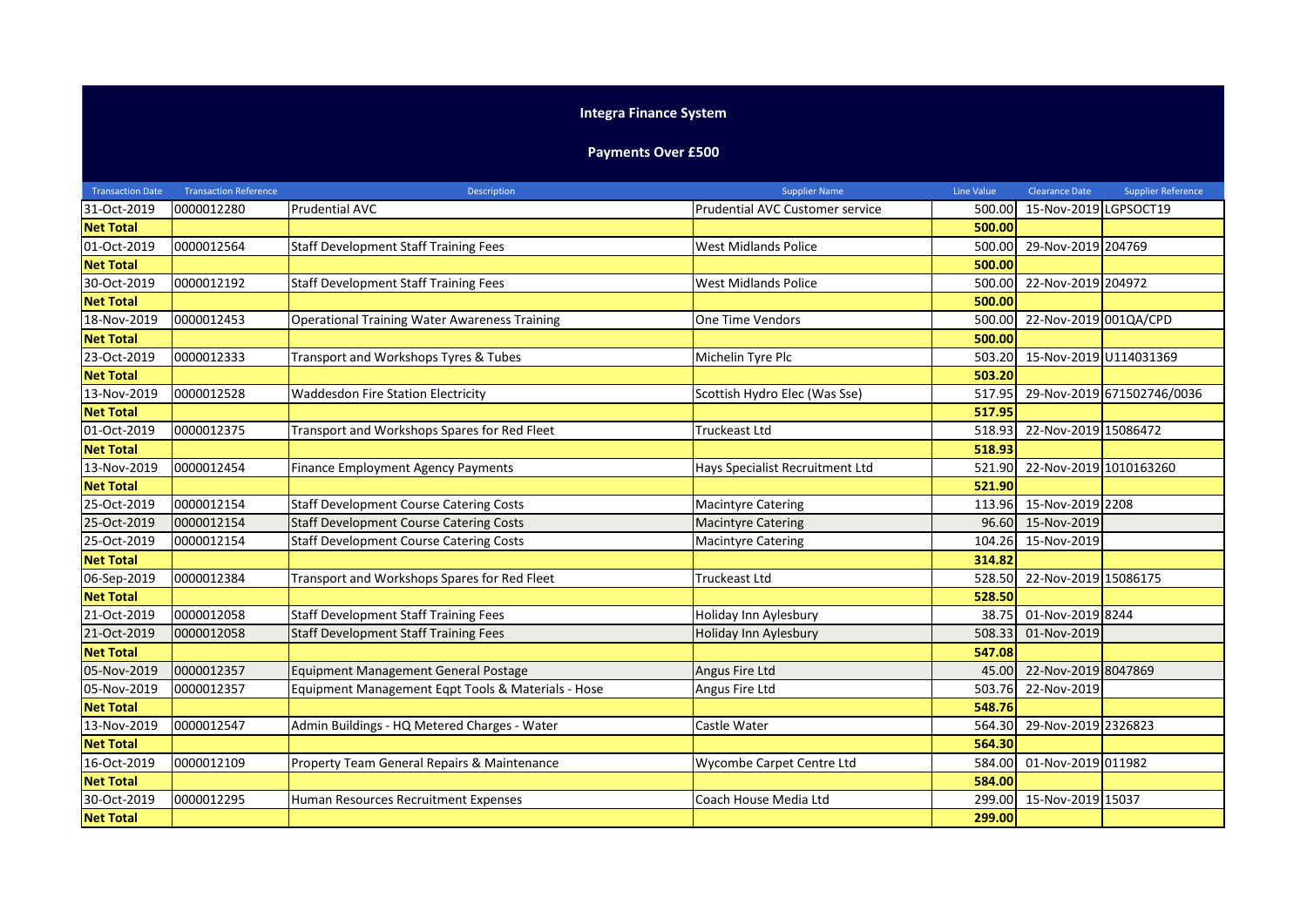| 11-Nov-2019      | 0000012420 | <b>Finance Consultancy Fees</b>                         | Korn Ferry                            | 600.00   | 29-Nov-2019 1195045568 |                            |
|------------------|------------|---------------------------------------------------------|---------------------------------------|----------|------------------------|----------------------------|
| <b>Net Total</b> |            |                                                         |                                       | 600.00   |                        |                            |
| 13-Nov-2019      | 0000012535 | <b>Olney Fire Station Electricity</b>                   | Scottish Hydro Elec (Was Sse)         | 611.94   |                        | 29-Nov-2019 691505498/0058 |
| <b>Net Total</b> |            |                                                         |                                       | 611.94   |                        |                            |
| 13-Nov-2019      | 0000012537 | Chesham Fire Station Electricity                        | Scottish Hydro Elec (Was Sse)         | 613.38   |                        | 29-Nov-2019 681584420/007  |
| <b>Net Total</b> |            |                                                         |                                       | 613.38   |                        |                            |
| 22-Oct-2019      | 0000012107 | <b>Finance Employment Agency Payments</b>               | Hays Specialist Recruitment Ltd       | 623.72   | 15-Nov-2019 1010090772 |                            |
| <b>Net Total</b> |            |                                                         |                                       | 623.72   |                        |                            |
| 30-Oct-2019      | 0000012216 | Finance Employment Agency Payments                      | Hays Specialist Recruitment Ltd       | 623.72   | 15-Nov-2019 1010112761 |                            |
| <b>Net Total</b> |            |                                                         |                                       | 623.72   |                        |                            |
| 04-Nov-2019      | 0000012286 | Finance Employment Agency Payments                      | Hays Specialist Recruitment Ltd       | 623.72   | 15-Nov-2019 1010130231 |                            |
| <b>Net Total</b> |            |                                                         |                                       | 623.72   |                        |                            |
| 07-Nov-2019      | 0000012364 | Finance Employment Agency Payments                      | Hays Specialist Recruitment Ltd       | 623.72   | 15-Nov-2019 1010149981 |                            |
| <b>Net Total</b> |            |                                                         |                                       | 623.72   |                        |                            |
| 17-Oct-2019      | 0000012075 | Beaconsfield Fire Station Plan Preventative Maintenance | <b>Kee Services Ltd</b>               | 624.00   | 01-Nov-2019 480513     |                            |
| <b>Net Total</b> |            |                                                         |                                       | 624.00   |                        |                            |
| 21-Nov-2019      | 0000012485 | Finance Employment Agency Payments                      | Hays Specialist Recruitment Ltd       | 636.60   | 29-Nov-2019 1010175802 |                            |
| <b>Net Total</b> |            |                                                         |                                       | 636.60   |                        |                            |
| 13-Nov-2019      | 0000012533 | <b>Beaconsfield Fire Station Electricity</b>            | Scottish Hydro Elec (Was Sse)         | 663.70   |                        | 29-Nov-2019 781583948/0067 |
| <b>Net Total</b> |            |                                                         |                                       | 663.70   |                        |                            |
| 13-Nov-2019      | 0000012539 | <b>Broughton Fire Station Electricity</b>               | Scottish Hydro Elec (Was Sse)         | 699.48   |                        | 29-Nov-2019 251584217/0067 |
| <b>Net Total</b> |            |                                                         |                                       | 699.48   |                        |                            |
| 14-Oct-2019      | 0000012037 | ICT Computer Software                                   | <b>KB Tech Ltd</b>                    | 700.00   | 01-Nov-2019 3462       |                            |
| <b>Net Total</b> |            |                                                         |                                       | 700.00   |                        |                            |
| 15-Oct-2019      | 0000012035 | Senior Management Team Courses And Conference Fees      | Sivatech Business Solutions Ltd       | 710.00   | 01-Nov-2019 11173      |                            |
| <b>Net Total</b> |            |                                                         |                                       | 710.00   |                        |                            |
| 06-Nov-2019      | 0000012360 | Equipment Management Operational Equipment              | Weber Rescue Uk Ltd                   | 690.00   | 22-Nov-2019 20-R1496   |                            |
| 06-Nov-2019      | 0000012360 | Equipment Management General Postage                    | Weber Rescue Uk Ltd                   | 21.50    | 22-Nov-2019            |                            |
| <b>Net Total</b> |            |                                                         |                                       | 711.50   |                        |                            |
| 16-Nov-2019      | 0000012458 | Property Team General Repairs & Maintenance             | <b>Tencer Limited</b>                 | 718.49   | 22-Nov-2019 117833     |                            |
| <b>Net Total</b> |            |                                                         |                                       | 718.49   |                        |                            |
| 16-Oct-2019      | 0000012084 | Apprentices Recruitment Expenses                        | Thames Valley Police                  | 735.00   | 01-Nov-2019 0052685    |                            |
| <b>Net Total</b> |            |                                                         |                                       | 735.00   |                        |                            |
| 10-Oct-2019      | 0000012005 | Human Resources Criminal Records Bureau checks          | <b>Buckinghamshire County Council</b> | 255.00   | 22-Nov-2019 2207037491 |                            |
| 10-Oct-2019      | 0000012005 | Human Resources Criminal Records Bureau checks          | <b>Buckinghamshire County Council</b> | 748.00   | 22-Nov-2019            |                            |
| <b>Net Total</b> |            |                                                         |                                       | 1,003.00 |                        |                            |
| 13-Nov-2019      | 0000012534 | <b>Gerrards Cross Fire Station Electricity</b>          | Scottish Hydro Elec (Was Sse)         | 750.92   |                        | 29-Nov-2019 771582627/0083 |
| <b>Net Total</b> |            |                                                         |                                       | 750.92   |                        |                            |
| 29-Oct-2019      | 0000012167 | CAP - Milton Keynes Blue Hub Station Host Works         | <b>Bt Payment Services Ltd</b>        | 761.40   | 01-Nov-2019 A190283    |                            |
| <b>Net Total</b> |            |                                                         |                                       | 761.40   |                        |                            |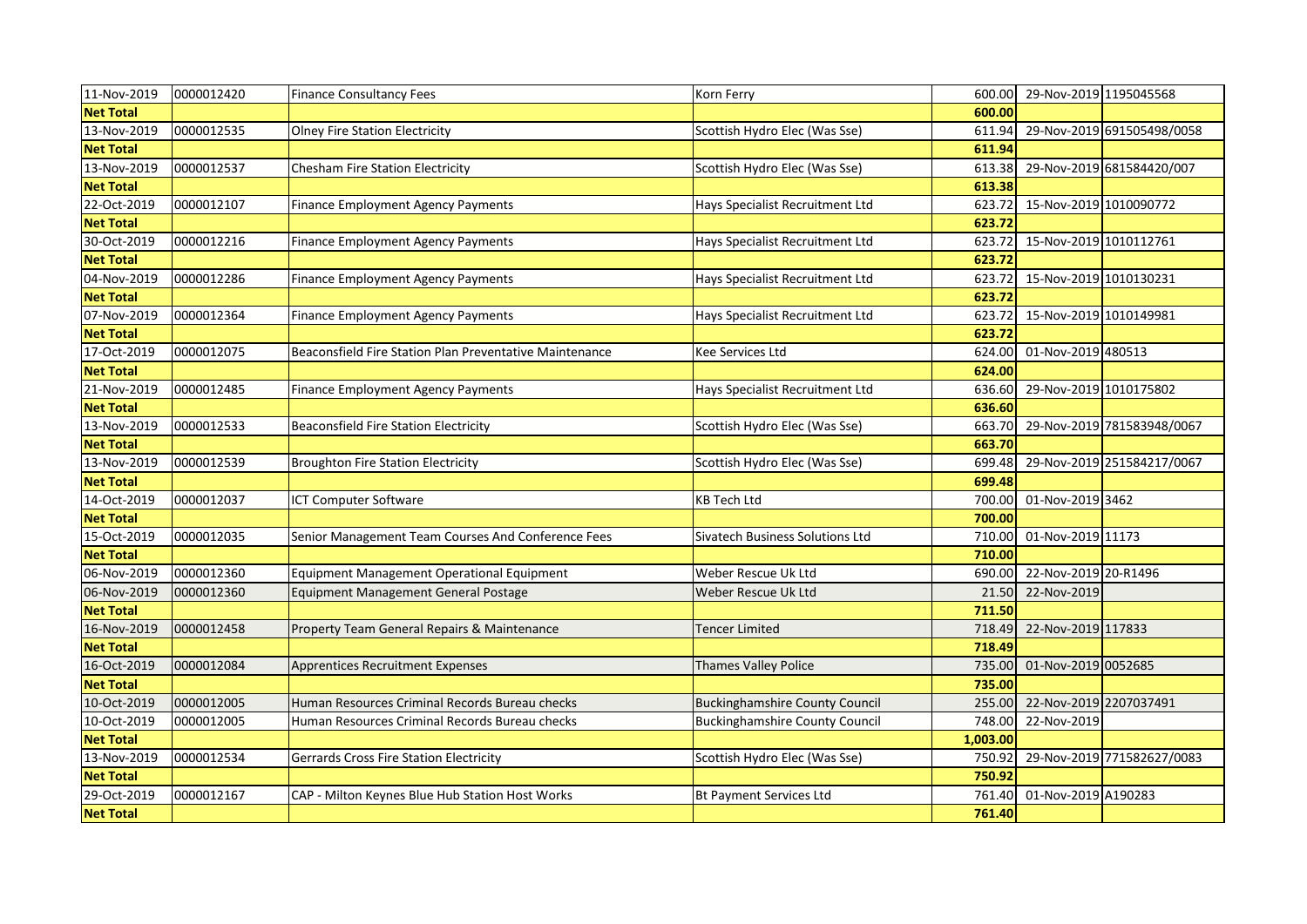| 16-Oct-2019      | 0000012527 | MK West Fire Station Metered Charges - Water    | Anglian Water Services Ltd            | 779.12   | 29-Nov-2019 6199510           |                            |
|------------------|------------|-------------------------------------------------|---------------------------------------|----------|-------------------------------|----------------------------|
| <b>Net Total</b> |            |                                                 |                                       | 779.12   |                               |                            |
| 25-Oct-2019      | 0000012168 | Transport and Workshops Diesel Oil - Gas Oil    | Certas Energy UK Limited              | 780.42   | 15-Nov-2019 3125902           |                            |
| <b>Net Total</b> |            |                                                 |                                       | 780.42   |                               |                            |
| 25-Oct-2019      | 0000012215 | Finance Employment Agency Payments              | Hays Specialist Recruitment Ltd       | 782.85   | 15-Nov-2019 1010121495        |                            |
| <b>Net Total</b> |            |                                                 |                                       | 782.85   |                               |                            |
| 06-Nov-2019      | 0000012446 | <b>Finance Employment Agency Payments</b>       | Hays Specialist Recruitment Ltd       | 782.85   | 22-Nov-2019 1010151338        |                            |
| <b>Net Total</b> |            |                                                 |                                       | 782.85   |                               |                            |
| 31-Oct-2019      | 0000012208 | Members Allowances Courses And Conference Fees  | Local Government Association          | 790.00   | 15-Nov-2019 40103669          |                            |
| <b>Net Total</b> |            |                                                 |                                       | 790.00   |                               |                            |
| 22-Oct-2019      | 0000012143 | Human Resources Employment Agency Payments      | Adecco Uk Ltd                         | 819.20   | 01-Nov-2019 28575479          |                            |
| <b>Net Total</b> |            |                                                 |                                       | 819.20   |                               |                            |
| 12-Nov-2019      | 0000012431 | High Wycombe Fire Station Operational Equipment | Concept Engineering Ltd               | 842.00   | 29-Nov-2019 50672             |                            |
| 12-Nov-2019      | 0000012431 | High Wycombe Fire Station Operational Equipment | Concept Engineering Ltd               | 15.00    | 29-Nov-2019                   |                            |
| <b>Net Total</b> |            |                                                 |                                       | 857.00   |                               |                            |
| 24-Sep-2019      | 0000011918 | Human Resources Criminal Records Bureau checks  | <b>Buckinghamshire County Council</b> |          | 345.00 15-Nov-2019 2207037343 |                            |
| 24-Sep-2019      | 0000011918 | Human Resources Criminal Records Bureau checks  | <b>Buckinghamshire County Council</b> | 525.00   | 15-Nov-2019                   |                            |
| 24-Sep-2019      | 0000011918 | Human Resources Criminal Records Bureau checks  | <b>Buckinghamshire County Council</b> |          | 1,012.00 15-Nov-2019          |                            |
| 24-Sep-2019      | 0000011918 | Human Resources Criminal Records Bureau checks  | <b>Buckinghamshire County Council</b> | 1,540.00 | 15-Nov-2019                   |                            |
| <b>Net Total</b> |            |                                                 |                                       | 3,422.00 |                               |                            |
| 30-Aug-2019      | 0000012494 | Human Resources Recruitment Expenses            | <b>SHL Group Ltd</b>                  | 878.50   | 29-Nov-2019 SI/326613         |                            |
| <b>Net Total</b> |            |                                                 |                                       | 878.50   |                               |                            |
| 13-Nov-2019      | 0000012542 | High Wycombe Fire Station Electricity           | Scottish Hydro Elec (Was Sse)         | 907.11   |                               | 29-Nov-2019 171584764/0067 |
| <b>Net Total</b> |            |                                                 |                                       | 907.11   |                               |                            |
| 24-Oct-2019      | 0000012159 | Transport and Workshops Diesel Oil - Gas Oil    | Certas Energy UK Limited              | 914.73   | 08-Nov-2019 3125926           |                            |
| <b>Net Total</b> |            |                                                 |                                       | 914.73   |                               |                            |
| 31-Oct-2019      | 0000012297 | Transport and Workshops Spares for Red Fleet    | Peter Bassett Ltd                     | 25.88    | 15-Nov-2019 237926            |                            |
| 31-Oct-2019      | 0000012297 | Transport and Workshops Spares for Red Fleet    | Peter Bassett Ltd                     |          | 195.00 15-Nov-2019            |                            |
| 31-Oct-2019      | 0000012297 | Transport and Workshops Spares for Red Fleet    | Peter Bassett Ltd                     |          | 38.02 15-Nov-2019             |                            |
| 31-Oct-2019      | 0000012297 | Transport and Workshops Spares for Red Fleet    | Peter Bassett Ltd                     |          | 28.31 15-Nov-2019             |                            |
| 31-Oct-2019      | 0000012297 | Transport and Workshops Spares for Red Fleet    | Peter Bassett Ltd                     |          | 4.12 15-Nov-2019              |                            |
| 31-Oct-2019      | 0000012297 | Transport and Workshops Spares for Red Fleet    | Peter Bassett Ltd                     |          | 177.02 15-Nov-2019            |                            |
| 31-Oct-2019      | 0000012297 | Transport and Workshops Spares for Red Fleet    | Peter Bassett Ltd                     |          | 97.50 15-Nov-2019             |                            |
| 31-Oct-2019      | 0000012297 | Transport and Workshops Spares for Red Fleet    | Peter Bassett Ltd                     | 28.54    | 15-Nov-2019                   |                            |
| 31-Oct-2019      | 0000012297 | Transport and Workshops Spares for Red Fleet    | Peter Bassett Ltd                     | 14.18    | 15-Nov-2019                   |                            |
| 31-Oct-2019      | 0000012297 | Transport and Workshops Spares for Red Fleet    | Peter Bassett Ltd                     | 8.78     | 15-Nov-2019                   |                            |
| 31-Oct-2019      | 0000012297 | Transport and Workshops Spares for Red Fleet    | Peter Bassett Ltd                     |          | 7.63 15-Nov-2019              |                            |
| 31-Oct-2019      | 0000012297 | Transport and Workshops Spares for Red Fleet    | Peter Bassett Ltd                     |          | 9.74 15-Nov-2019              |                            |
| 31-Oct-2019      | 0000012297 | Transport and Workshops Spares for Red Fleet    | Peter Bassett Ltd                     |          | 18.60 15-Nov-2019             |                            |
| 31-Oct-2019      | 0000012297 | Transport and Workshops Spares for Red Fleet    | Peter Bassett Ltd                     |          | 16.20 15-Nov-2019             |                            |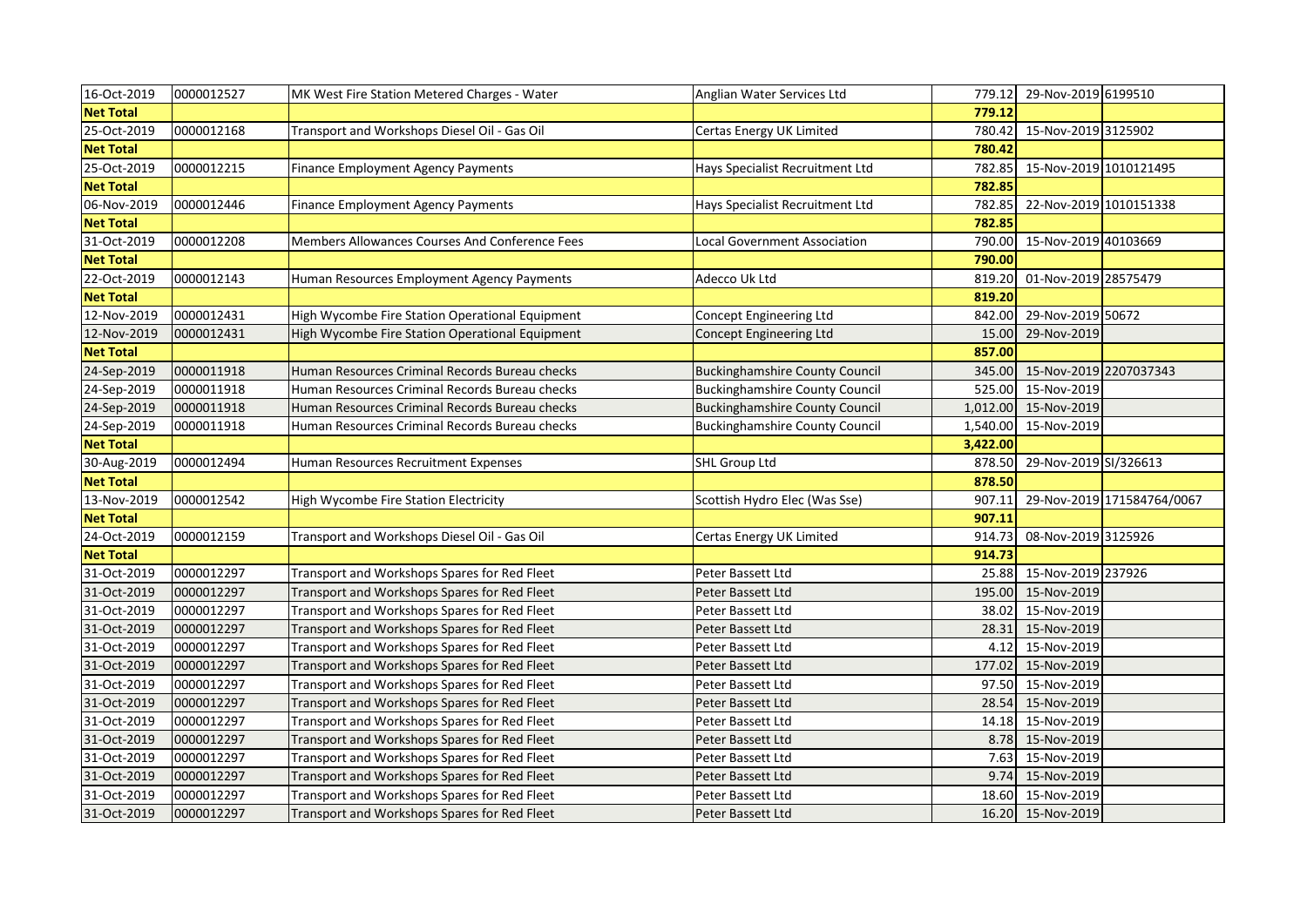| 31-Oct-2019      | 0000012297 | Transport and Workshops Diesel Oil - Gas Oil               | Peter Bassett Ltd                     |          | 285.00 15-Nov-2019     |                          |
|------------------|------------|------------------------------------------------------------|---------------------------------------|----------|------------------------|--------------------------|
| <b>Net Total</b> |            |                                                            |                                       | 954.52   |                        |                          |
| 13-Nov-2019      | 0000012426 | Health and Safety Operational Equipment                    | Pull Test Solutions Ltd               | 486.00   | 29-Nov-2019 188        |                          |
| 13-Nov-2019      | 0000012426 | Health and Safety Operational Equipment                    | <b>Pull Test Solutions Ltd</b>        | 483.60   | 29-Nov-2019            |                          |
| <b>Net Total</b> |            |                                                            |                                       | 969.60   |                        |                          |
| 30-Aug-2019      | 0000012196 | <b>Operational Training Other Training</b>                 | South Central Ambulance Service       | 1,000.00 | 15-Nov-2019 INV0051520 |                          |
| <b>Net Total</b> |            |                                                            |                                       | 1,000.00 |                        |                          |
| 16-Nov-2019      | 0000012460 | Property Team General Repairs & Maintenance                | Tencer Limited                        | 1,010.09 | 22-Nov-2019 117835     |                          |
| <b>Net Total</b> |            |                                                            |                                       | 1,010.09 |                        |                          |
| 12-Nov-2019      | 0000012543 | MK West Fire Station Electricity                           | Scottish Hydro Elec (Was Sse)         | 1,013.57 |                        | 29-Nov-2019 1587548/0069 |
| <b>Net Total</b> |            |                                                            |                                       | 1,013.57 |                        |                          |
| 07-Nov-2019      | 0000012288 | Property Team General Repairs & Maintenance                | <b>Electrical Services Hbb</b>        | 165.00   | 22-Nov-2019 1741       |                          |
| 07-Nov-2019      | 0000012288 | Property Team General Repairs & Maintenance                | <b>Electrical Services Hbb</b>        | 60.00    | 22-Nov-2019            |                          |
| 07-Nov-2019      | 0000012288 | Property Team General Repairs & Maintenance                | <b>Electrical Services Hbb</b>        |          | 130.00 22-Nov-2019     |                          |
| 07-Nov-2019      | 0000012288 | Property Team General Repairs & Maintenance                | <b>Electrical Services Hbb</b>        |          | 50.00 22-Nov-2019      |                          |
| 07-Nov-2019      | 0000012288 | Property Team General Repairs & Maintenance                | <b>Electrical Services Hbb</b>        |          | 158.00 22-Nov-2019     |                          |
| 07-Nov-2019      | 0000012288 | Property Team General Repairs & Maintenance                | <b>Electrical Services Hbb</b>        |          | 42.00 22-Nov-2019      |                          |
| 07-Nov-2019      | 0000012288 | Property Team General Repairs & Maintenance                | <b>Electrical Services Hbb</b>        |          | 68.00 22-Nov-2019      |                          |
| 07-Nov-2019      | 0000012288 | Property Team General Repairs & Maintenance                | <b>Electrical Services Hbb</b>        | 66.00    | 22-Nov-2019            |                          |
| 07-Nov-2019      | 0000012288 | Property Team General Repairs & Maintenance                | <b>Electrical Services Hbb</b>        | 276.18   | 22-Nov-2019            |                          |
| <b>Net Total</b> |            |                                                            |                                       | 1,015.18 |                        |                          |
| 06-Nov-2019      | 0000012324 | Property Team General Repairs & Maintenance                | <b>Electrical Services Hbb</b>        | 1,017.00 | 22-Nov-2019 1717       |                          |
| <b>Net Total</b> |            |                                                            |                                       | 1,017.00 |                        |                          |
| 07-Nov-2019      | 0000012512 | <b>Marlow Fire Station Electricity</b>                     | <b>Scottish Power</b>                 | 1,017.36 | 29-Nov-2019 106557984  |                          |
| <b>Net Total</b> |            |                                                            |                                       | 1,017.36 |                        |                          |
| 25-Oct-2019      | 0000012176 | Transport and Workshops Diesel Oil - Gas Oil               | Certas Energy UK Limited              | 1,023.61 | 15-Nov-2019 3128087    |                          |
| <b>Net Total</b> |            |                                                            |                                       | 1,023.61 |                        |                          |
| 24-Oct-2019      | 0000012181 | Transport and Workshops Plan Preventative Maintenance      | <b>Intergrated Water Services Ltd</b> | 21.83    |                        | 08-Nov-2019 CD200154014  |
| 24-Oct-2019      | 0000012181 | Buckingham Fire Station Plan Preventative Maintenance      | Intergrated Water Services Ltd        | 93.58    | 08-Nov-2019            |                          |
| 24-Oct-2019      | 0000012181 | Haddenham Fire Station Plan Preventative Maintenance       | Intergrated Water Services Ltd        | 48.46    | 08-Nov-2019            |                          |
| 24-Oct-2019      | 0000012181 | Gerrards Cross Fire Station Plan Preventative Maintenance  | Intergrated Water Services Ltd        | 96.22    | 08-Nov-2019            |                          |
| 24-Oct-2019      | 0000012181 | Stokenchurch Fire Station Plan Preventative Maintenance    | Intergrated Water Services Ltd        | 21.34    | 08-Nov-2019            |                          |
| 24-Oct-2019      | 0000012181 | Marlow Fire Station Plan Preventative Maintenance          | Intergrated Water Services Ltd        | 43.65    | 08-Nov-2019            |                          |
| 24-Oct-2019      | 0000012181 | Admin Buildings - Unit 7 Plan Preventative Maintenance     | <b>Intergrated Water Services Ltd</b> | 23.40    | 08-Nov-2019            |                          |
| 24-Oct-2019      | 0000012181 | Princes Risborough Station Plan Preventative Maintenance   | Intergrated Water Services Ltd        | 32.01    | 08-Nov-2019            |                          |
| 24-Oct-2019      | 0000012181 | MK West Fire Station Plan Preventative Maintenance         | <b>Intergrated Water Services Ltd</b> | 38.28    | 08-Nov-2019            |                          |
| 24-Oct-2019      | 0000012181 | High Wycombe Fire Station Plan Preventative Maintenance    | Intergrated Water Services Ltd        | 53.16    | 08-Nov-2019            |                          |
| 24-Oct-2019      | 0000012181 | Amersham Fire Station Plan Preventative Maintenance        | Intergrated Water Services Ltd        | 28.15    | 08-Nov-2019            |                          |
| 24-Oct-2019      | 0000012181 | Great Missenden Fire Station Plan Preventative Maintenance | Intergrated Water Services Ltd        |          | 22.90 08-Nov-2019      |                          |
| 24-Oct-2019      | 0000012181 | <b>Brill Fire Station Plan Preventative Maintenance</b>    | <b>Intergrated Water Services Ltd</b> |          | 32.01 08-Nov-2019      |                          |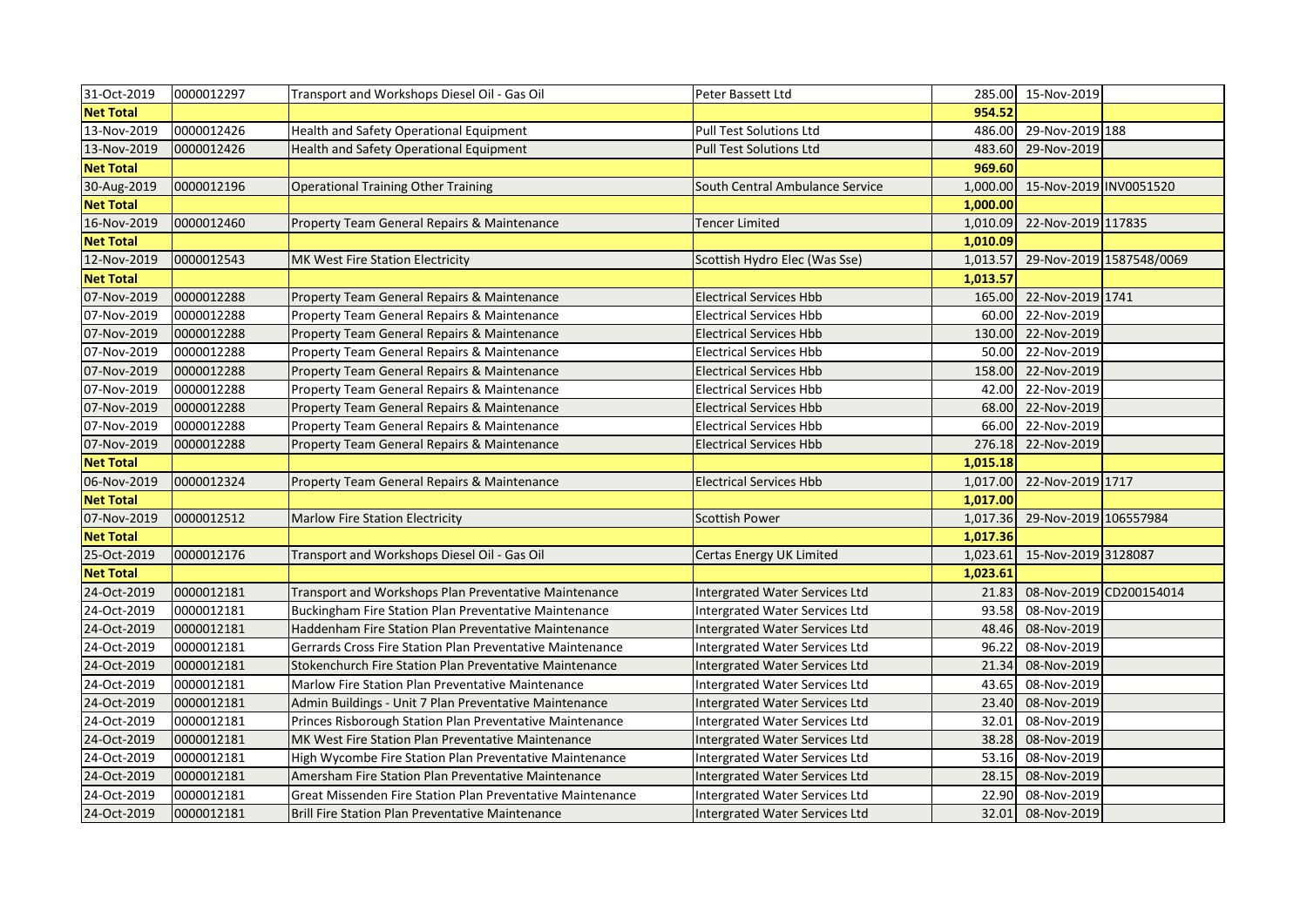| 24-Oct-2019      | 0000012181 | Broughton Fire Station Plan Preventative Maintenance       | Intergrated Water Services Ltd    | 98.28    | 08-Nov-2019          |                             |
|------------------|------------|------------------------------------------------------------|-----------------------------------|----------|----------------------|-----------------------------|
| 24-Oct-2019      | 0000012181 | MK West Fire Station Plan Preventative Maintenance         | Intergrated Water Services Ltd    | 105.62   | 08-Nov-2019          |                             |
| 24-Oct-2019      | 0000012181 | Chesham Fire Station Plan Preventative Maintenance         | Intergrated Water Services Ltd    | 33.58    | 08-Nov-2019          |                             |
| 24-Oct-2019      | 0000012181 | Olney Fire Station Plan Preventative Maintenance           | Intergrated Water Services Ltd    | 24.47    | 08-Nov-2019          |                             |
| 24-Oct-2019      | 0000012181 | Waddesdon Fire Station Plan Preventative Maintenance       | Intergrated Water Services Ltd    | 22.90    | 08-Nov-2019          |                             |
| 24-Oct-2019      | 0000012181 | Newport Pagnell Fire Station Plan Preventative Maintenance | Intergrated Water Services Ltd    | 33.58    | 08-Nov-2019          |                             |
| 24-Oct-2019      | 0000012181 | Beaconsfield Fire Station Plan Preventative Maintenance    | Intergrated Water Services Ltd    | 35.15    | 08-Nov-2019          |                             |
| 24-Oct-2019      | 0000012181 | Admin Buildings - HQ Plan Preventative Maintenance         | Intergrated Water Services Ltd    | 111.47   | 08-Nov-2019          |                             |
| 24-Oct-2019      | 0000012181 | Winslow Fire Station Plan Preventative Maintenance         | Intergrated Water Services Ltd    | 32.01    | 08-Nov-2019          |                             |
| <b>Net Total</b> |            |                                                            |                                   | 1,052.05 |                      |                             |
| 13-Nov-2019      | 0000012544 | MK West Fire Station Electricity                           | Scottish Hydro Elec (Was Sse)     | 1,105.13 |                      | 29-Nov-2019 71584414/0067   |
| <b>Net Total</b> |            |                                                            |                                   | 1,105.13 |                      |                             |
| 25-Sep-2019      | 0000012452 | <b>ICT Telephones</b>                                      | <b>Bt Payment Services Ltd</b>    | 70.00    |                      | 22-Nov-2019 VP99470570Q3901 |
| 25-Sep-2019      | 0000012452 | <b>ICT Telephones</b>                                      | <b>Bt Payment Services Ltd</b>    | 1,121.53 | 22-Nov-2019          |                             |
| <b>Net Total</b> |            |                                                            |                                   | 1,191.53 |                      |                             |
| 16-Oct-2019      | 0000012083 | Apprentices Recruitment Expenses                           | Thames Valley Police              | 1,176.00 | 01-Nov-2019 0052684  |                             |
| <b>Net Total</b> |            |                                                            |                                   | 1,176.00 |                      |                             |
| 30-Oct-2019      | 0000012341 | Transport and Workshops Tyres & Tubes                      | Tructyre Fleet Management Limited | 1,222.20 | 15-Nov-2019 44101370 |                             |
| <b>Net Total</b> |            |                                                            |                                   | 1,222.20 |                      |                             |
| 30-Oct-2019      | 0000012343 | Transport and Workshops Tyres & Tubes                      | Tructyre Fleet Management Limited | 1,222.20 | 15-Nov-2019 44101371 |                             |
| <b>Net Total</b> |            |                                                            |                                   | 1,222.20 |                      |                             |
| 01-Nov-2019      | 0000012248 | Equipment Management Operational Equipment                 | Heightec                          | 1,159.40 | 15-Nov-2019 70770    |                             |
| 01-Nov-2019      | 0000012248 | Equipment Management Operational Equipment                 | Heightec                          | 81.35    | 15-Nov-2019          |                             |
| <b>Net Total</b> |            |                                                            |                                   | 1,240.75 |                      |                             |
| 14-Oct-2019      | 0000012101 | Transport and Workshops Diesel Oil - Gas Oil               | Certas Energy UK Limited          | 1,240.80 | 01-Nov-2019 3071152  |                             |
| <b>Net Total</b> |            |                                                            |                                   | 1,240.80 |                      |                             |
| 04-Nov-2019      | 0000012395 | CAP - MK BLH Decked Carpark Professional Fees              | <b>Michael Riley Associates</b>   | 1,336.74 | 15-Nov-2019 2751     |                             |
| <b>Net Total</b> |            |                                                            |                                   | 1,336.74 |                      |                             |
| 13-Nov-2019      | 0000012394 | CAP - MK BLH Decked Carpark Professional Fees              | <b>Michael Riley Associates</b>   | 1,336.74 | 22-Nov-2019 2574     |                             |
| <b>Net Total</b> |            |                                                            |                                   | 1,336.74 |                      |                             |
| 28-Nov-2019      | 0000012566 | CAP - MK BLH Decked Carpark Professional Fees              | Michael Riley Associates          | 1,336.74 | 29-Nov-2019 2576     |                             |
| <b>Net Total</b> |            |                                                            |                                   | 1,336.74 |                      |                             |
| 14-Oct-2019      | 0000012099 | Transport and Workshops Diesel Oil - Gas Oil               | Certas Energy UK Limited          | 1,436.23 | 22-Nov-2019 3071186  |                             |
| <b>Net Total</b> |            |                                                            |                                   | 1,436.23 |                      |                             |
| 01-Nov-2019      | 0000012217 | <b>ICT Computer Hardware</b>                               | XMA Ltd                           | 381.60   | 15-Nov-2019 KV07061  |                             |
| 01-Nov-2019      | 0000012217 | <b>ICT Computer Hardware</b>                               | <b>XMA Ltd</b>                    |          | 915.79 15-Nov-2019   |                             |
| 01-Nov-2019      | 0000012217 | <b>ICT Computer Hardware</b>                               | <b>XMA Ltd</b>                    | 143.16   | 15-Nov-2019          |                             |
| <b>Net Total</b> |            |                                                            |                                   | 1,440.55 |                      |                             |
| 30-Oct-2019      | 0000012344 | Transport and Workshops Tyres & Tubes                      | Tructyre Fleet Management Limited | 1,447.92 | 15-Nov-2019 44l01369 |                             |
| <b>Net Total</b> |            |                                                            |                                   | 1,447.92 |                      |                             |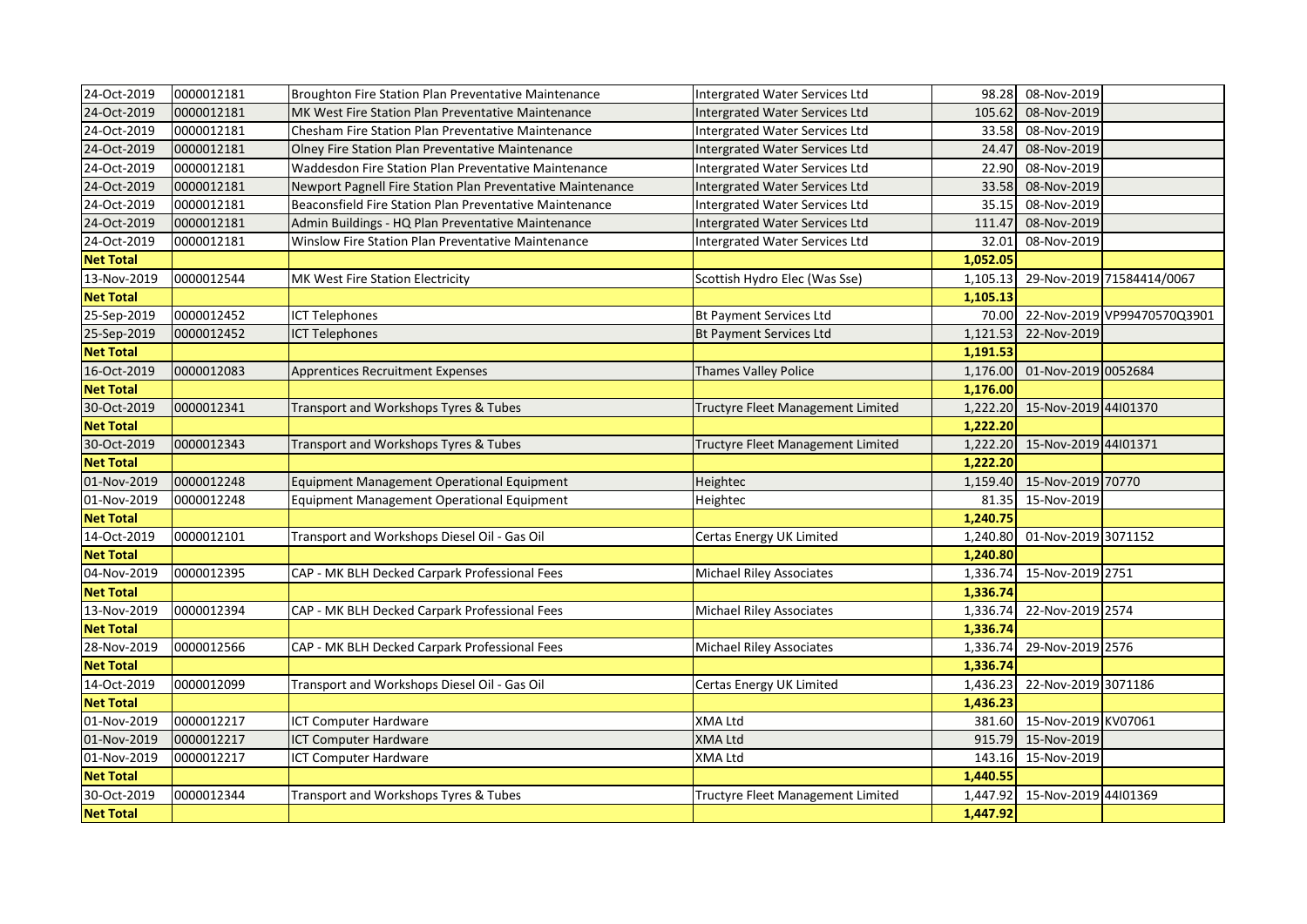| 01-Nov-2019      | 0000012356 | <b>ICT Telephones</b>                           | Daisy Telecoms Ltd                  |          | 1,453.50 22-Nov-2019 9512365 |                          |
|------------------|------------|-------------------------------------------------|-------------------------------------|----------|------------------------------|--------------------------|
| <b>Net Total</b> |            |                                                 |                                     | 1,453.50 |                              |                          |
| 15-Oct-2019      | 0000012050 | Research and Development Operational Equipment  | Delta Fire Ltd                      | 1,460.00 | 08-Nov-2019 73641            |                          |
| <b>Net Total</b> |            |                                                 |                                     | 1,460.00 |                              |                          |
| 31-Oct-2019      | 0000012207 | CAP - Milton Keynes Blue Hub Station Host Works | Gleeds                              | 1,500.00 |                              | 15-Nov-2019 GASE0133/001 |
| <b>Net Total</b> |            |                                                 |                                     | 1,500.00 |                              |                          |
| 14-Oct-2019      | 0000012103 | Transport and Workshops Diesel Oil - Gas Oil    | Certas Energy UK Limited            | 1,500.33 | 22-Nov-2019 3071210          |                          |
| <b>Net Total</b> |            |                                                 |                                     | 1,500.33 |                              |                          |
| 07-Nov-2019      | 0000012509 | Admin Buildings - Unit 7 Electricity            | Scottish Power                      | 1,502.69 | 29-Nov-2019 106558047        |                          |
| <b>Net Total</b> |            |                                                 |                                     | 1,502.69 |                              |                          |
| 17-Oct-2019      | 0000012068 | Equipment Management Operational Equipment      | Heightec                            | 1,513.00 | 01-Nov-2019 70525            |                          |
| 17-Oct-2019      | 0000012068 | Equipment Management Operational Equipment      | Heightec                            | 57.72    | 01-Nov-2019                  |                          |
| <b>Net Total</b> |            |                                                 |                                     | 1,570.72 |                              |                          |
| 11-Sep-2019      | 0000011515 | <b>Staff Development Staff Training Fees</b>    | Lloyd Morgan Group Ltd              | 1,575.00 | 15-Nov-2019 8477             |                          |
| <b>Net Total</b> |            |                                                 |                                     | 1,575.00 |                              |                          |
| 14-Oct-2019      | 0000012097 | Transport and Workshops Diesel Oil - Gas Oil    | Certas Energy UK Limited            | 1,602.70 | 22-Nov-2019 3071194          |                          |
| <b>Net Total</b> |            |                                                 |                                     | 1,602.70 |                              |                          |
| 06-Nov-2019      | 0000012305 | Property Team General Repairs & Maintenance     | <b>Electrical Services Hbb</b>      | 154.00   | 22-Nov-2019 1737             |                          |
| 06-Nov-2019      | 0000012305 | Property Team General Repairs & Maintenance     | <b>Electrical Services Hbb</b>      | 92.00    | 22-Nov-2019                  |                          |
| 06-Nov-2019      | 0000012305 | Property Team General Repairs & Maintenance     | <b>Electrical Services Hbb</b>      | 268.00   | 22-Nov-2019                  |                          |
| 06-Nov-2019      | 0000012305 | Property Team General Repairs & Maintenance     | <b>Electrical Services Hbb</b>      | 1,073.00 | 22-Nov-2019                  |                          |
| <b>Net Total</b> |            |                                                 |                                     | 1,587.00 |                              |                          |
| 16-Oct-2019      | 0000012164 | Transport and Workshops Car Leasing             | Lex Autolease Ltd                   | 319.71   | 01-Nov-2019 MRI9307105       |                          |
| 16-Oct-2019      | 0000012164 | Transport and Workshops Car Leasing             | Lex Autolease Ltd                   | 1,547.83 | 01-Nov-2019                  |                          |
| <b>Net Total</b> |            |                                                 |                                     | 1,867.54 |                              |                          |
| 16-Oct-2019      | 0000012178 | Transport and Workshops Car Leasing             | Lex Autolease Ltd                   | 319.71   | 22-Nov-2019 MRI9306876       |                          |
| 16-Oct-2019      | 0000012178 | Transport and Workshops Car Leasing             | Lex Autolease Ltd                   | 1,547.83 | 22-Nov-2019                  |                          |
| <b>Net Total</b> |            |                                                 |                                     | 1,867.54 |                              |                          |
| 30-Oct-2019      | 0000012560 | Transport and Workshops Tyres & Tubes           | Tructyre Fleet Management Limited   | 1,753.47 | 29-Nov-2019 44101374         |                          |
| <b>Net Total</b> |            |                                                 |                                     | 1,753.47 |                              |                          |
| 05-Aug-2019      | 0000011047 | <b>Staff Development Staff Training Fees</b>    | Lloyd Morgan Group Ltd              |          | 1,755.00 15-Nov-2019 8292    |                          |
| <b>Net Total</b> |            |                                                 |                                     | 1,755.00 |                              |                          |
| 14-Oct-2019      | 0000012100 | Transport and Workshops Diesel Oil - Gas Oil    | Certas Energy UK Limited            | 1,757.80 | 01-Nov-2019 3071157          |                          |
| <b>Net Total</b> |            |                                                 |                                     | 1,757.80 |                              |                          |
| 31-Oct-2019      | 0000012251 | <b>Property Team Cleaning Contract Services</b> | <b>Ever Brite Cleaning Services</b> | 1,758.37 | 15-Nov-2019 25856            |                          |
| <b>Net Total</b> |            |                                                 |                                     | 1,758.37 |                              |                          |
| 06-Nov-2019      | 0000012321 | Property Team General Repairs & Maintenance     | <b>Electrical Services Hbb</b>      | 77.00    | 22-Nov-2019 1720             |                          |
| 06-Nov-2019      | 0000012321 | Property Team General Repairs & Maintenance     | <b>Electrical Services Hbb</b>      | 9.00     | 22-Nov-2019                  |                          |
| 06-Nov-2019      | 0000012321 | Property Team General Repairs & Maintenance     | <b>Electrical Services Hbb</b>      | 177.00   | 22-Nov-2019                  |                          |
| 06-Nov-2019      | 0000012321 | Property Team General Repairs & Maintenance     | <b>Electrical Services Hbb</b>      |          | 110.00 22-Nov-2019           |                          |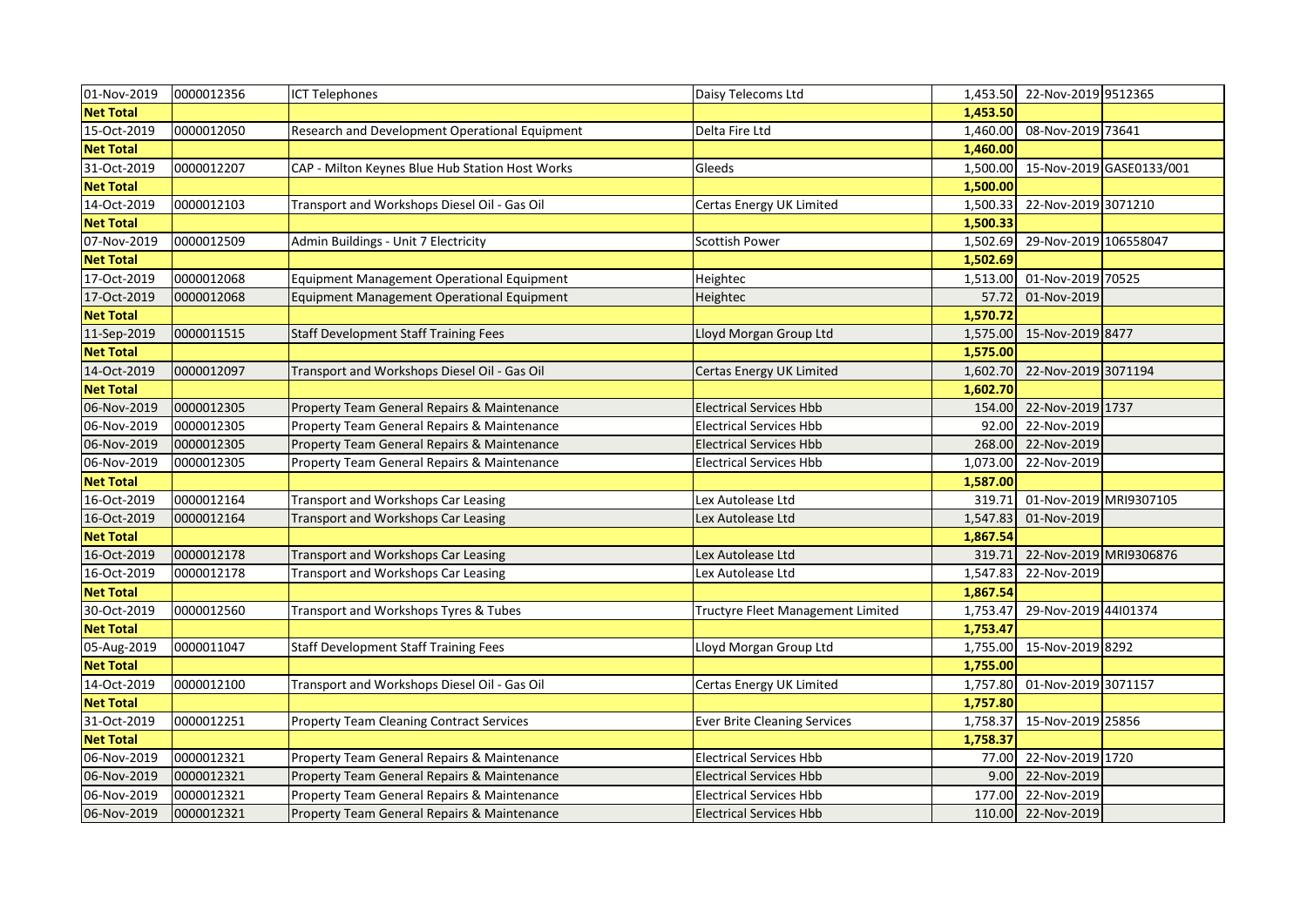| 06-Nov-2019      | 0000012321 | Property Team General Repairs & Maintenance    | <b>Electrical Services Hbb</b> |          | 215.00 22-Nov-2019              |  |
|------------------|------------|------------------------------------------------|--------------------------------|----------|---------------------------------|--|
| 06-Nov-2019      | 0000012321 | Property Team General Repairs & Maintenance    | <b>Electrical Services Hbb</b> |          | 245.00 22-Nov-2019              |  |
| 06-Nov-2019      | 0000012321 | Property Team General Repairs & Maintenance    | <b>Electrical Services Hbb</b> |          | 35.00 22-Nov-2019               |  |
| 06-Nov-2019      | 0000012321 | Property Team General Repairs & Maintenance    | <b>Electrical Services Hbb</b> |          | 12.00 22-Nov-2019               |  |
| 06-Nov-2019      | 0000012321 | Property Team General Repairs & Maintenance    | <b>Electrical Services Hbb</b> |          | 69.00 22-Nov-2019               |  |
| 06-Nov-2019      | 0000012321 | Property Team General Repairs & Maintenance    | <b>Electrical Services Hbb</b> |          | 132.00 22-Nov-2019              |  |
| 06-Nov-2019      | 0000012321 | Property Team General Repairs & Maintenance    | <b>Electrical Services Hbb</b> | 515.00   | 22-Nov-2019                     |  |
| 06-Nov-2019      | 0000012321 | Property Team General Repairs & Maintenance    | <b>Electrical Services Hbb</b> |          | 148.00 22-Nov-2019              |  |
| 06-Nov-2019      | 0000012321 | Property Team General Repairs & Maintenance    | <b>Electrical Services Hbb</b> | 60.00    | 22-Nov-2019                     |  |
| 06-Nov-2019      | 0000012321 | Property Team General Repairs & Maintenance    | <b>Electrical Services Hbb</b> | 90.00    | 22-Nov-2019                     |  |
| 06-Nov-2019      | 0000012321 | Property Team General Repairs & Maintenance    | <b>Electrical Services Hbb</b> | 14.00    | 22-Nov-2019                     |  |
| <b>Net Total</b> |            |                                                |                                | 1,908.00 |                                 |  |
| 13-Aug-2019      | 0000012131 | Transport and Workshops Vehicle Installation   | Pressfab EVO Ltd               | 1,996.12 | 22-Nov-2019 9603                |  |
| <b>Net Total</b> |            |                                                |                                | 1,996.12 |                                 |  |
| 31-Oct-2019      | 0000012299 | CAP - Milton Keynes Blue Hub Professional Fees | <b>One Time Vendors</b>        | 2,000.00 | 15-Nov-2019 50732               |  |
| <b>Net Total</b> |            |                                                |                                | 2,000.00 |                                 |  |
| 14-Oct-2019      | 0000012098 | Transport and Workshops Diesel Oil - Gas Oil   | Certas Energy UK Limited       | 2,068.00 | 01-Nov-2019 3071161             |  |
| <b>Net Total</b> |            |                                                |                                | 2,068.00 |                                 |  |
| 11-Sep-2019      | 0000012129 | Transport and Workshops Vehicle Installation   | Pressfab EVO Ltd               | 2,088.53 | 08-Nov-2019 9670                |  |
| <b>Net Total</b> |            |                                                |                                | 2,088.53 |                                 |  |
| 11-Sep-2019      | 0000012137 | Transport and Workshops Vehicle Installation   | Pressfab EVO Ltd               | 2,088.53 | 22-Nov-2019 9671                |  |
| <b>Net Total</b> |            |                                                |                                | 2,088.53 |                                 |  |
| 16-Oct-2019      | 0000012045 | Transport and Workshops Vehicle Installation   | Pressfab EVO Ltd               | 2,088.53 | 01-Nov-2019 9758                |  |
| <b>Net Total</b> |            |                                                |                                | 2,088.53 |                                 |  |
| 16-Oct-2019      | 0000012072 | Prevention General Repairs & Maintenance       | <b>KB Tech Ltd</b>             | 2,100.00 | 01-Nov-2019 3463                |  |
| <b>Net Total</b> |            |                                                |                                | 2,100.00 |                                 |  |
| 13-Aug-2019      | 0000012130 | Transport and Workshops Vehicle Installation   | Pressfab EVO Ltd               | 2,123.23 | 22-Nov-2019 9604                |  |
| <b>Net Total</b> |            |                                                |                                | 2,123.23 |                                 |  |
| 06-Nov-2019      | 0000012322 | Property Team General Repairs & Maintenance    | <b>Electrical Services Hbb</b> | 2,204.00 | 22-Nov-2019 1719                |  |
| <b>Net Total</b> |            |                                                |                                | 2,204.00 |                                 |  |
| 16-Oct-2019      | 0000012036 | Transport and Workshops Vehicle Installation   | Pressfab EVO Ltd               | 2,235.84 | 01-Nov-2019 9757                |  |
| <b>Net Total</b> |            |                                                |                                | 2,235.84 |                                 |  |
| 31-Oct-2019      | 0000012283 | Property Team Consultancy Fees                 | Asbri Planning Ltd             | 2,300.00 | 22-Nov-2019 133016              |  |
| <b>Net Total</b> |            |                                                |                                | 2,300.00 |                                 |  |
| 25-Oct-2019      | 0000012191 | Transport and Workshops Diesel Oil - Gas Oil   | Certas Energy UK Limited       | 2,339.23 | 08-Nov-2019 3125735             |  |
| <b>Net Total</b> |            |                                                |                                | 2,339.23 |                                 |  |
| 16-Oct-2019      | 0000012162 | Transport and Workshops Car Leasing            | Lex Autolease Ltd              | 2,275.81 | 01-Nov-2019 MRI9307467          |  |
| 16-Oct-2019      | 0000012162 | Transport and Workshops Contracted Maintenance | Lex Autolease Ltd              | 446.95   | 01-Nov-2019                     |  |
| <b>Net Total</b> |            |                                                |                                | 2,722.76 |                                 |  |
| 16-Oct-2019      | 0000012163 | <b>Transport and Workshops Car Leasing</b>     | Lex Autolease Ltd              |          | 2,275.81 01-Nov-2019 MRI9307198 |  |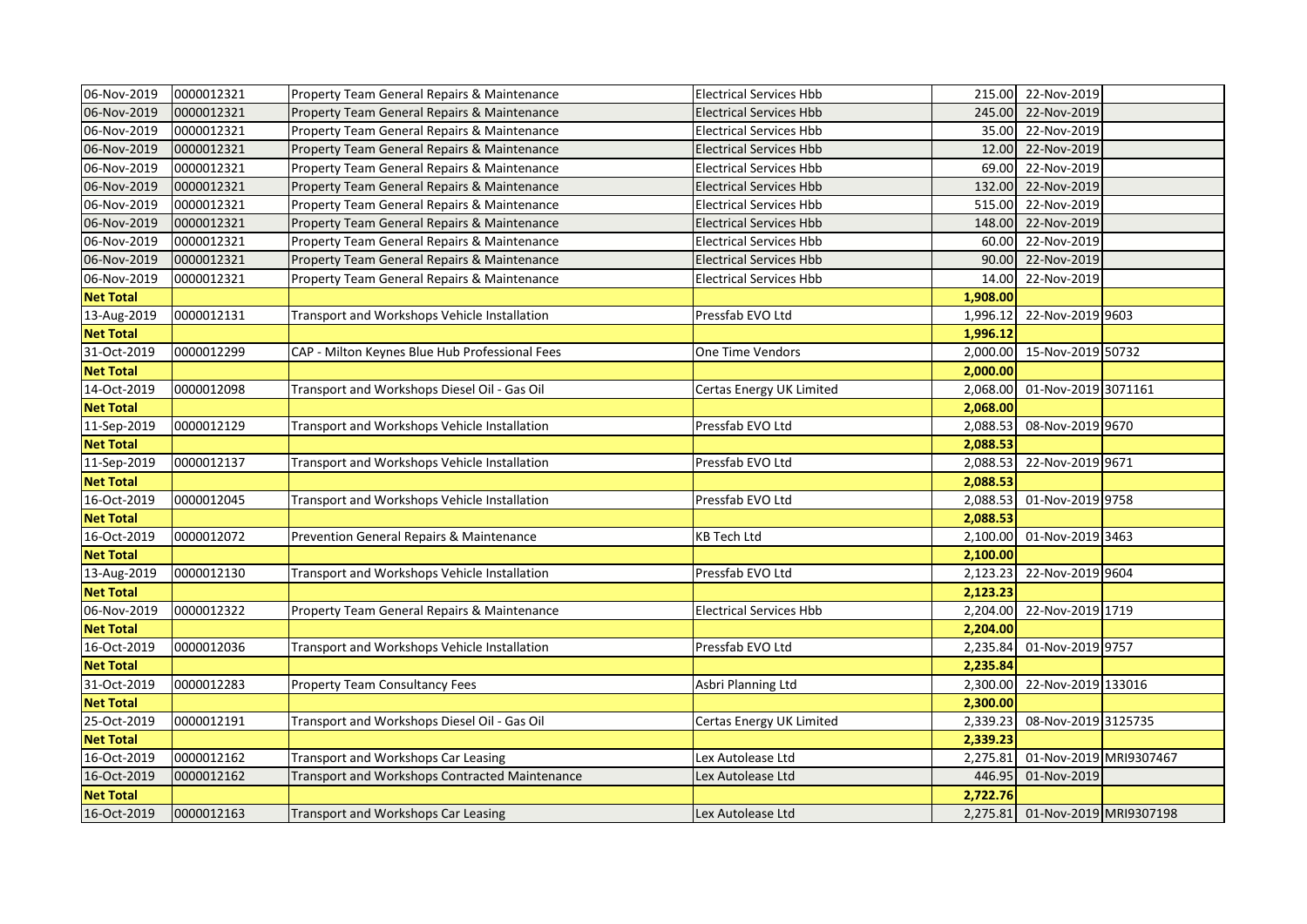| 16-Oct-2019      | 0000012163 | Transport and Workshops Contracted Maintenance   | Lex Autolease Ltd                 |          | 446.95 01-Nov-2019     |                        |
|------------------|------------|--------------------------------------------------|-----------------------------------|----------|------------------------|------------------------|
| <b>Net Total</b> |            |                                                  |                                   | 2,722.76 |                        |                        |
| 16-Oct-2019      | 0000012165 | Transport and Workshops Contracted Maintenance   | Lex Autolease Ltd                 | 446.95   | 15-Nov-2019 MRI9307521 |                        |
| 16-Oct-2019      | 0000012165 | Transport and Workshops Car Leasing              | Lex Autolease Ltd                 | 2,275.81 | 15-Nov-2019            |                        |
| <b>Net Total</b> |            |                                                  |                                   | 2,722.76 |                        |                        |
| 16-Oct-2019      | 0000012177 | <b>Transport and Workshops Car Leasing</b>       | Lex Autolease Ltd                 | 2,275.81 |                        | 15-Nov-2019 MR19306901 |
| 16-Oct-2019      | 0000012177 | Transport and Workshops Contracted Maintenance   | Lex Autolease Ltd                 | 446.95   | 15-Nov-2019            |                        |
| <b>Net Total</b> |            |                                                  |                                   | 2,722.76 |                        |                        |
| 13-Nov-2019      | 0000012417 | CAP - ICT Hardware Purchase                      | <b>XMA Ltd</b>                    | 763.20   | 29-Nov-2019 KV19340    |                        |
| 13-Nov-2019      | 0000012417 | CAP - ICT Hardware Purchase                      | <b>XMA Ltd</b>                    | 1,160.10 | 29-Nov-2019            |                        |
| 13-Nov-2019      | 0000012417 | CAP - ICT Hardware Purchase                      | <b>XMA Ltd</b>                    | 610.60   | 29-Nov-2019            |                        |
| <b>Net Total</b> |            |                                                  |                                   | 2,533.90 |                        |                        |
| 21-Nov-2019      | 0000012489 | Property Team Plan Preventative Maintenance      | Oak Park Alarms Security Serv Ltd | 2,574.00 | 29-Nov-2019 80751      |                        |
| <b>Net Total</b> |            |                                                  |                                   | 2,574.00 |                        |                        |
| 18-Oct-2019      | 0000012115 | Transport and Workshops Diesel Oil - Gas Oil     | Certas Energy UK Limited          | 2,585.00 | 22-Nov-2019 3071201    |                        |
| <b>Net Total</b> |            |                                                  |                                   | 2,585.00 |                        |                        |
| 25-Oct-2019      | 0000012156 | <b>Property Team Cleaning Contract Services</b>  | <b>Antac Support Service</b>      | 2,738.81 | 08-Nov-2019 59843      |                        |
| <b>Net Total</b> |            |                                                  |                                   | 2,738.81 |                        |                        |
| 22-Oct-2019      | 0000012140 | Transport and Workshops Diesel Oil - Gas Oil     | Certas Energy UK Limited          | 2,747.25 | 22-Nov-2019 3071167    |                        |
| <b>Net Total</b> |            |                                                  |                                   | 2,747.25 |                        |                        |
| 31-Oct-2019      | 0000012298 | <b>Apprentices Recruitment Expenses</b>          | Global Radio Services Ltd         | 2,850.00 | 22-Nov-2019 1209988    |                        |
| <b>Net Total</b> |            |                                                  |                                   | 2,850.00 |                        |                        |
| 08-Oct-2019      | 0000011900 | Research and Development Operational Equipment   | <b>Sutch Lifting Equipment</b>    | 1,678.66 | 01-Nov-2019 312394     |                        |
| 08-Oct-2019      | 0000011900 | Research and Development Operational Equipment   | Sutch Lifting Equipment           | 444.94   | 01-Nov-2019            |                        |
| 08-Oct-2019      | 0000011900 | Research and Development Operational Equipment   | <b>Sutch Lifting Equipment</b>    | 674.16   | 01-Nov-2019            |                        |
| 08-Oct-2019      | 0000011900 | Research and Development Operational Equipment   | <b>Sutch Lifting Equipment</b>    | 65.00    | 01-Nov-2019            |                        |
| <b>Net Total</b> |            |                                                  |                                   | 2,862.76 |                        |                        |
| 18-Oct-2019      | 0000012334 | Research and Development Operational Equipment   | Terberg Dts Uk Ltd                | 200.00   | 22-Nov-2019 460644     |                        |
| 18-Oct-2019      | 0000012334 | Research and Development Operational Equipment   | Terberg Dts Uk Ltd                | 2,700.00 | 22-Nov-2019            |                        |
| <b>Net Total</b> |            |                                                  |                                   | 2,900.00 |                        |                        |
| 01-Oct-2019      | 0000012145 | Retirement Benefits Enhanced Pension Regular Pay | <b>BCC Pension Fund</b>           | 3,120.84 | 01-Nov-2019 2220002977 |                        |
| <b>Net Total</b> |            |                                                  |                                   | 3,120.84 |                        |                        |
| 25-Oct-2019      | 0000012175 | Transport and Workshops Diesel Oil - Gas Oil     | Certas Energy UK Limited          | 3,257.02 | 15-Nov-2019 3132012    |                        |
| <b>Net Total</b> |            |                                                  |                                   | 3,257.02 |                        |                        |
| 07-Nov-2019      | 0000012511 | Admin Buildings - HQ Electricity                 | Scottish Power                    | 3,735.79 | 29-Nov-2019 106558561  |                        |
| <b>Net Total</b> |            |                                                  |                                   | 3,735.79 |                        |                        |
| 26-Oct-2019      | 0000012135 | CAP - Aylesbury FS - Host Station Host Works     | Tencer Limited                    | 4,173.60 | 15-Nov-2019 117386     |                        |
| <b>Net Total</b> |            |                                                  |                                   | 4,173.60 |                        |                        |
| 31-Oct-2019      | 0000012353 | Human Resources Occupational Health Nurse Sess   | M.K. Occupational Health          | 4,241.66 | 22-Nov-2019 90234      |                        |
| <b>Net Total</b> |            |                                                  |                                   | 4,241.66 |                        |                        |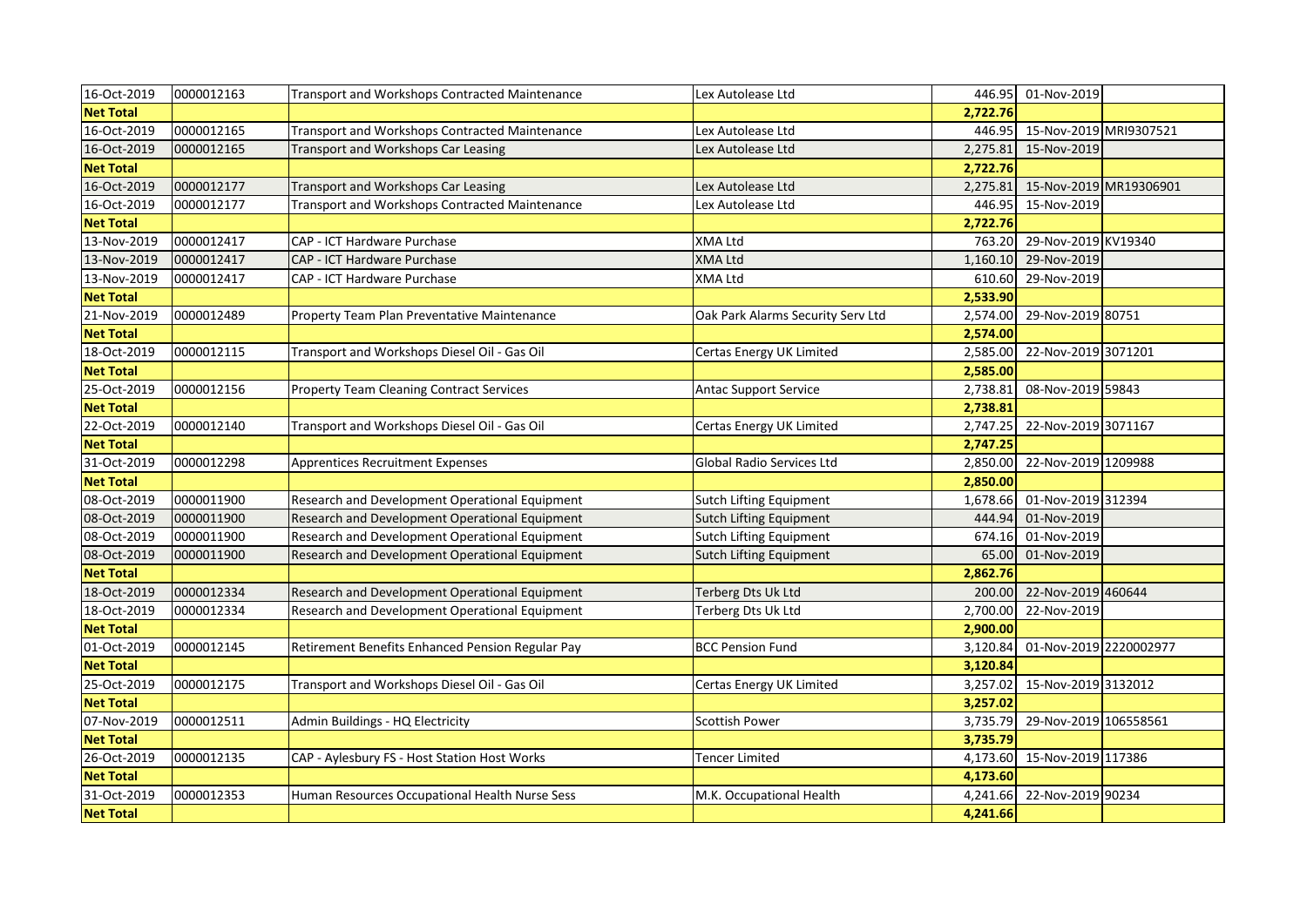| 06-Nov-2019      | 0000012314 | Property Team General Repairs & Maintenance        | <b>Electrical Services Hbb</b>      |           | 780.00 22-Nov-2019 1727   |                          |
|------------------|------------|----------------------------------------------------|-------------------------------------|-----------|---------------------------|--------------------------|
| 06-Nov-2019      | 0000012314 | Property Team General Repairs & Maintenance        | <b>Electrical Services Hbb</b>      |           | 600.00 22-Nov-2019        |                          |
| 06-Nov-2019      | 0000012314 | Property Team General Repairs & Maintenance        | <b>Electrical Services Hbb</b>      |           | 730.00 22-Nov-2019        |                          |
| 06-Nov-2019      | 0000012314 | Property Team General Repairs & Maintenance        | <b>Electrical Services Hbb</b>      |           | 530.00 22-Nov-2019        |                          |
| 06-Nov-2019      | 0000012314 | Property Team General Repairs & Maintenance        | <b>Electrical Services Hbb</b>      | 510.00    | 22-Nov-2019               |                          |
| 06-Nov-2019      | 0000012314 | Property Team General Repairs & Maintenance        | <b>Electrical Services Hbb</b>      |           | 645.00 22-Nov-2019        |                          |
| 06-Nov-2019      | 0000012314 | Property Team General Repairs & Maintenance        | <b>Electrical Services Hbb</b>      | 520.00    | 22-Nov-2019               |                          |
| <b>Net Total</b> |            |                                                    |                                     | 4,315.00  |                           |                          |
| 11-Nov-2019      | 0000012390 | Childcare Vouchers                                 | Sodexo P&MM Ltd Childcare Plus      | 4,349.81  | 15-Nov-2019 3606483       |                          |
| <b>Net Total</b> |            |                                                    |                                     | 4,349.81  |                           |                          |
| 29-Oct-2019      | 0000012197 | Transport and Workshops Spares for Red Fleet       | <b>Essex County F&amp;R Service</b> | 4,499.62  | 22-Nov-2019 FSIN11913     |                          |
| <b>Net Total</b> |            |                                                    |                                     | 4,499.62  |                           |                          |
| 27-Sep-2019      | 0000012067 | CAP - Milton Keynes Blue Hub Station Host Works    | <b>Blake Morgan</b>                 | 20.00     |                           | 22-Nov-2019 BM100063483  |
| 27-Sep-2019      | 0000012067 | CAP - Milton Keynes Blue Hub Station Host Works    | <b>Blake Morgan</b>                 | 4,665.50  | 22-Nov-2019               |                          |
| <b>Net Total</b> |            |                                                    |                                     | 4,685.50  |                           |                          |
| 31-Oct-2019      | 0000012336 | CAP - Milton Keynes Blue Hub Station Host Works    | <b>Michael Riley Associates</b>     |           | 4,761.90 15-Nov-2019 2570 |                          |
| <b>Net Total</b> |            |                                                    |                                     | 4,761.90  |                           |                          |
| 13-Nov-2019      | 0000012393 | CAP - Milton Keynes Blue Hub Station Host Works    | <b>Michael Riley Associates</b>     |           | 4,761.90 15-Nov-2019 2573 |                          |
| <b>Net Total</b> |            |                                                    |                                     | 4,761.90  |                           |                          |
| 28-Nov-2019      | 0000012567 | CAP - Milton Keynes Blue Hub Station Host Works    | <b>Michael Riley Associates</b>     | 4,761.90  | 29-Nov-2019 2577          |                          |
| <b>Net Total</b> |            |                                                    |                                     | 4,761.90  |                           |                          |
| 28-Feb-2019      | 0000012213 | <b>Finance Consultancy Fees</b>                    | <b>Bruton Knowles</b>               | 5,200.00  |                           | 01-Nov-2019 BHM-19-24555 |
| <b>Net Total</b> |            |                                                    |                                     | 5,200.00  |                           |                          |
| 06-Nov-2019      | 0000012354 | <b>Staff Development Staff Training Fees</b>       | The Fire Service College Limited    | 5,640.00  | 22-Nov-2019 817801        |                          |
| 06-Nov-2019      | 0000012354 | <b>Staff Development Staff Training Fees</b>       | The Fire Service College Limited    | 800.00    | 22-Nov-2019               |                          |
| <b>Net Total</b> |            |                                                    |                                     | 6,440.00  |                           |                          |
| 04-Nov-2019      | 0000012338 | <b>Apprentices Staff Training Fees</b>             | The Fire Service College Limited    | 6,960.00  | 15-Nov-2019 817790        |                          |
| <b>Net Total</b> |            |                                                    |                                     | 6,960.00  |                           |                          |
| 10-Oct-2019      | 0000012102 | Transport and Workshops Diesel Oil - Gas Oil       | Certas Energy UK Limited            | 7,200.90  | 01-Nov-2019 3063611       |                          |
| <b>Net Total</b> |            |                                                    |                                     | 7,200.90  |                           |                          |
| 31-Oct-2019      | 0000012352 | CAP - Milton Keynes Blue Hub Station Host Works    | Glanville Consultants Ltd           | 7,750.00  | 29-Nov-2019 100945        |                          |
| <b>Net Total</b> |            |                                                    |                                     | 7,750.00  |                           |                          |
| 30-Sep-2019      | 0000012378 | Transport and Workshops Employment Agency Payments | <b>Truckeast Ltd</b>                | 9,240.00  | 22-Nov-2019 110078        |                          |
| <b>Net Total</b> |            |                                                    |                                     | 9,240.00  |                           |                          |
| 30-Oct-2019      | 0000012179 | Insurance Insurance                                | <b>FRIC</b>                         | 9,997.00  | 15-Nov-2019 FRIC180013    |                          |
| <b>Net Total</b> |            |                                                    |                                     | 9,997.00  |                           |                          |
|                  |            |                                                    |                                     |           |                           |                          |
| 31-Oct-2019      | 0000012379 | Transport and Workshops Employment Agency Payments | Truckeast Ltd                       | 10,120.00 | 22-Nov-2019 110584        |                          |
| <b>Net Total</b> |            |                                                    |                                     | 10,120.00 |                           |                          |
| 17-Oct-2019      | 0000012053 | <b>Prevention Agency Services</b>                  | Safety Centre Milton Keynes Ltd     | 12,500.00 | 22-Nov-2019 INV-5902      |                          |